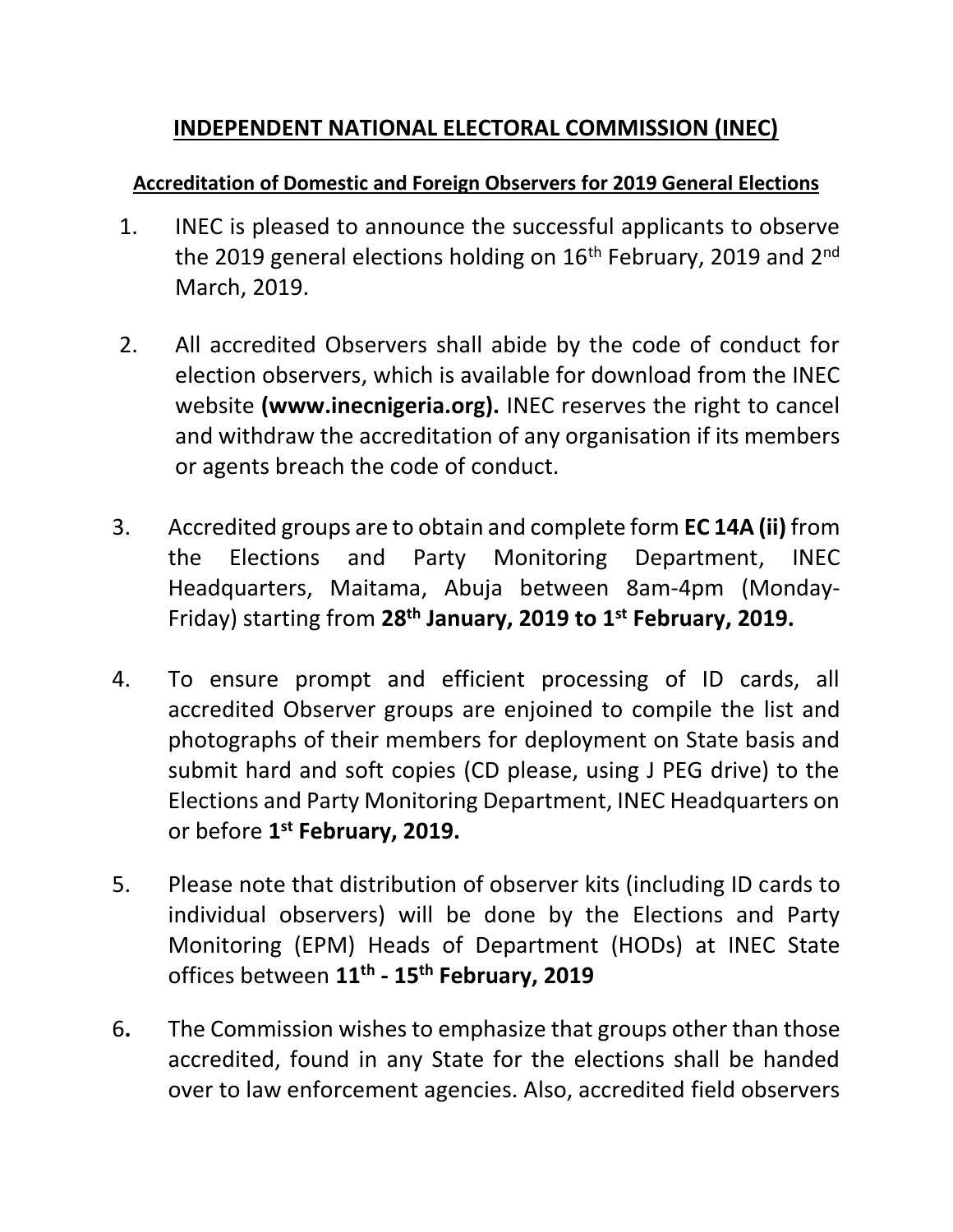found in States other than where they are posted will equally be sanctioned.

7. Any enquiries should be directed to the Director, Elections and Party Monitoring Department, INEC Headquarters Maitama, Abuja **(07030841229 & 08036048515).**

## **(A) DOMESTIC OBSERVER GROUPS**

| S/N | <b>NAME OF ORGANISATION</b>                                        |
|-----|--------------------------------------------------------------------|
| 1.  | <b>ACTION AID NIGERIA</b>                                          |
| 2.  | ADVOCACY FOR QUALITY LEADERSHIP AND HEALTH AWARENESS FOUNDATION    |
| 3.  | AFRICAN CENTRE FOR LEADERSHIP, STRATEGY & DEVELOPMENT              |
| 4.  | AFRICAN CHRISTIAN CARE TRUST ORGANIZATION                          |
| 5.  | AFRICAN INITIATIVE FOR SUSTAINABLE AND POSITIVE DEVELOPMENT        |
| 6.  | AFRICAN YOUTH INTERNATIONAL DEVELOPMENT FOUNDATION                 |
| 7.  | AFRICAN YOUTH LEADERSHIP ROUNDTABLE INITIATIVE                     |
| 8.  | AL-HABIBIYYAH ISLAMIC SOCIETY                                      |
| 9.  | ALLIANCE FOR CREDIBLE ELECTION                                     |
| 10. | ALUMNI ASSOCIATION OF NATIONAL INSTITUTE (AANI)                    |
| 11. | ASABE SHEHU YAR'ADUA FOUNDATION                                    |
| 12. | BETTER COMMUNITY LIFE INITIATIVE                                   |
| 13. | CENTER FOR GRASSROOT DEVELOPMENT AND CRIME PREVENTION              |
| 14. | CENTER FOR PEACE BUILDING AND SOCIO-ECONOMIC RESOURCES DEVELOPMENT |
| 15. | CENTRE FOR CITIZENS WITH DISABILITIES (CCD)                        |
| 16. | CENTRE FOR CREDIBLE LEADERSHIP AND CITIZENS AWARENESS              |
| 17. | CENTRE FOR DEMOCRACY AND DEVELOPMENT (CDD)                         |
| 18. | <b>CENTRE FOR INTERVENTION</b>                                     |
| 19. | CENTRE FOR POLICY ADVOCACY AND LEADERSHIP DEVELOPMENT              |
| 20. | CENTRE FOR STRATEGIC CONFLICT MANAGEMENT                           |
| 21. | CENTRE FOR STRATEGY, ETHICS & VALUE                                |
| 22. | CENTRE FOR TRANSPARENCY ADVOCACY                                   |
| 23. | CHILDREN AND YOUTH AWARENESS DEVELOPMENT FOUNDATION                |
| 24. | CHRISTIAN ASSOCIATION OF NIGERIA (CAN)                             |
| 25. | CHRISTIAN COUNCIL OF NIGERIA                                       |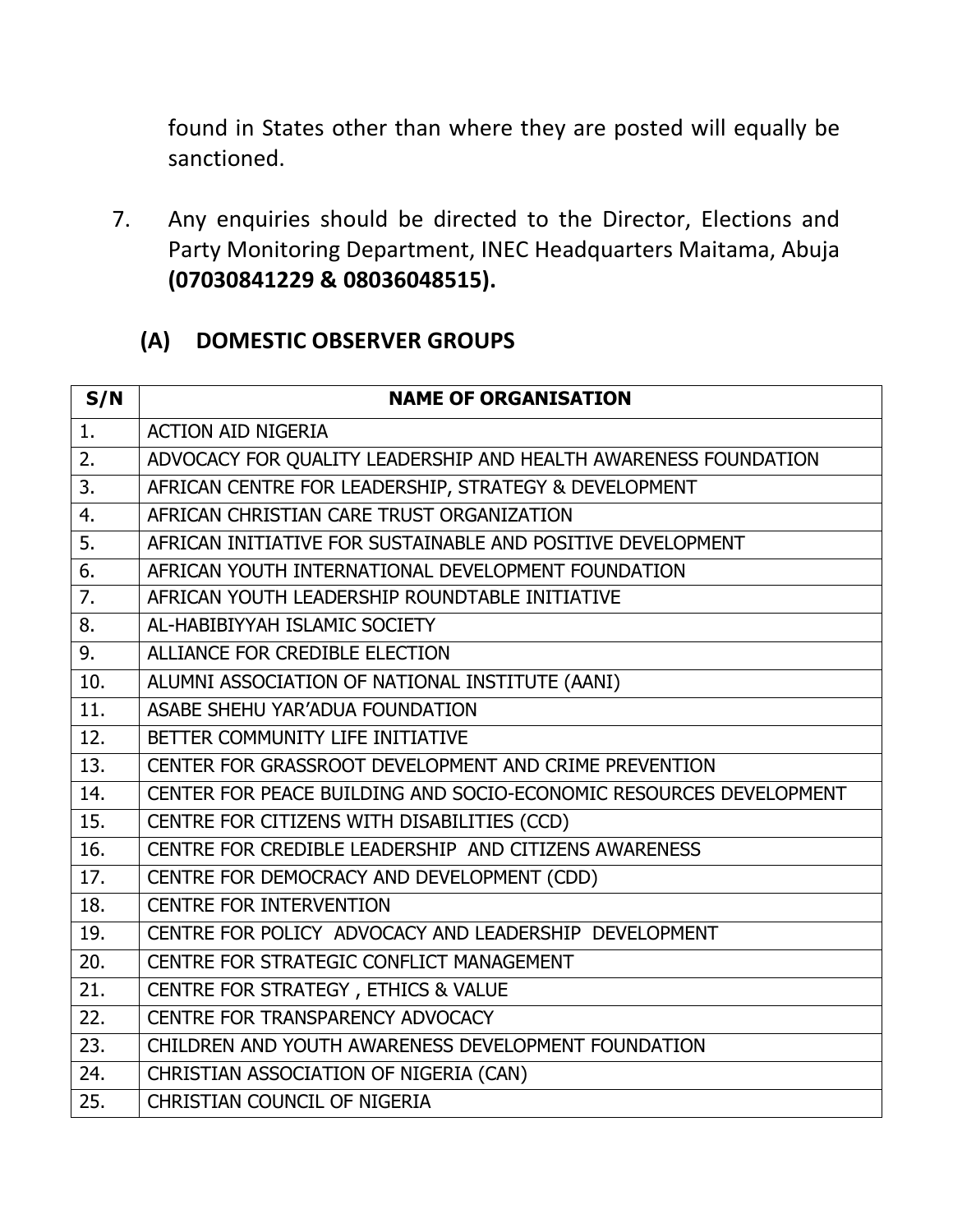| S/N | <b>NAME OF ORGANISATION</b>                                                                   |
|-----|-----------------------------------------------------------------------------------------------|
| 26. | CHURCH OF NIGERIA, ANGLICAN COMMUNION (CONAC)                                                 |
| 27. | CITIZENS RIGHTS AND LEADERSHIP AWARENESS INITIATIVE                                           |
| 28. | CITIZENS RIGHTS FOR PEACE AND GOOD LEADERSHIP INITIATIVE                                      |
| 29. | CIVIL SOCIETY LEGISLATIVE ADVOCACY CENTRE (CISLAC)                                            |
| 30. | <b>CLEEN FOUNDATION</b>                                                                       |
| 31. | COALITION OF DEMOCRATS FOR ELECTORAL REFORM (CODER)                                           |
| 32. | COMMITTEE FOR THE DEFENCE OF HUMAN RIGHTS (CDHR)                                              |
| 33. | COMMON WEALTH BUSINESS WOMEN'S NETWORK NIGERIA                                                |
| 34. | COMMUNITY LIFE PROJECT / RECLAIM NAIJA                                                        |
| 35. | CONNECTED DEVELOPMENT (CODE)                                                                  |
| 36. | CONSCIENCE WOMEN OF AFRICA INITIATIVE                                                         |
| 37. | DIASPORA ADVOCACY FOR A NEW DAWN INITIATIVE IN NIGERIA (DAFANDIW)                             |
| 38. | EDUCATION, SOCIAL AND HEALTH MISSION                                                          |
| 39. | <b>ELECTION MONITOR</b>                                                                       |
| 40. | EZE MBIONWU FOUNDATION FOR COMMUNITY DEVELOPMENT AND STABILITY                                |
| 41. | FEDERATION OF MUSLIM WOMEN'S ORGANIZATIONS IN NIGERIA                                         |
| 42. | FORUM OF STATE INDEPENDENT ELECTORAL COMMISSIONS (FOSIECON)                                   |
| 43. | FOUNDATION FOR SUSTAINABLE DEVELOPMENT AND INCLUSIVE GROWTH (FSDIG)                           |
| 44. | FUTURE LEADERS GLOBAL INITATIVE                                                               |
| 45. | <b>GAMJI MEMBER'S ASSOCIATION</b>                                                             |
| 46. | GLOBAL DEVELOPMENT CENTRE RESCUE MISSION IN NIGERIA                                           |
| 47. | <b>GLOBAL HOPE AND JUSTICE</b>                                                                |
| 48. | GLOBAL INITIATIVE FOR CIVIC TRANING AND YOUTH DEVELOPMENT                                     |
| 49. | <b>GLOBAL POLICY ADVOCACY AND LEADERSHIP INITIATIVE</b>                                       |
| 50. | GRASSROOT ACOUNTABLITY ADVOCACY FOUNDATION                                                    |
| 51. | GRASSROOT ELITE FOR PEACE AND DEVELOPMENT ASSOCIATION                                         |
| 52. | GRASSROOTS EMPOWERMENT INITAITIVE FOR POSITIVE CHANGE AND DEVELOPMENT                         |
| 53. | GREATER WOMEN AND YOUTH SUPPORT FORUM                                                         |
| 54. | HUMAN RIGHTS MONITOR (HRM)                                                                    |
| 55. | INCLUSIVE FRIENDS ASSOCIATION                                                                 |
| 56. | INITIATIVE FOR PROMOTION OF CIVIC OBLIGATIONS AND SUSTAINABLE PEACE                           |
| 57. | INITIATIVE FOR THE ADVANCEMENT OF CREDIBLE CIVIC EDUCATION AND IDEALS<br><b>INTERNATIONAL</b> |
| 58. | INITIATIVE FOR VOTER AWARENESS AND ELECTORAL REFORM                                           |
| 59. | INITIATIVE FOR YOUTH TRANSFORMATION AND POSITIVE CHANGE                                       |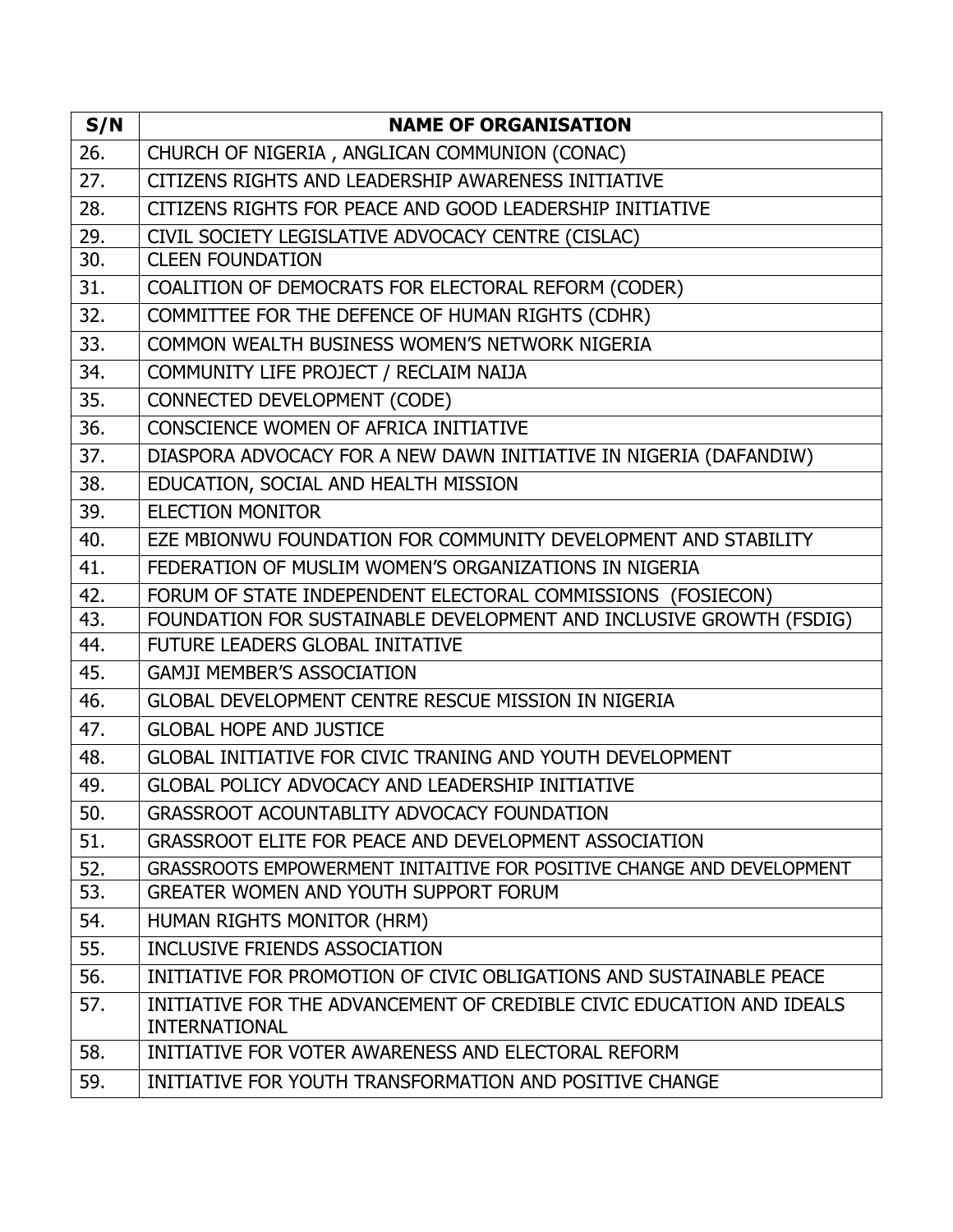| S/N        | <b>NAME OF ORGANISATION</b>                                                                               |
|------------|-----------------------------------------------------------------------------------------------------------|
| 60.        | INSTITUTE FOR PEACE AND CONFLICT RESOLUTION                                                               |
| 61.        | INTERCONTINENTAL LEADERSHIP INITIATIVE                                                                    |
| 62.        | INTERNATIONAL PEACE AND CIVIC RESPONSIBILITY CENTRE                                                       |
| 63.        | JAMA'ATU IZALATAU BADI'AH WA IKAMATU SUNNATU                                                              |
| 64.        | JOIN PEACE AND PROGRESS INITIATIVE                                                                        |
| 65.        | JUSTICE DEVELOPMENT AND PEACE: CATHOLIC CARITAS FOUNDATION OF NIGERIA                                     |
| 66.        | MAMBAYYA HOUSE, AMINU KANO CENTRE FOR DEMOCRATIC STUDIES, BAYERO<br><b>UNIVERSITY KANO</b>                |
| 67.        | NATIONAL COMMITTEE OF PATRIOTS (NCOP)                                                                     |
| 68.        | NATIONAL HUMAN RIGHTS COMMISSION                                                                          |
| 69.        | NATIONAL INSTITUTE FOR LEGISLATIVE & DEMOCRATIC STUDIES (NILDS)                                           |
| 70.        | NATIONAL INSTITUTE FOR POLICY AND STRATEGIC STUDIES KURU                                                  |
| 71.        | NATIONAL ORIENTATION AGENCY                                                                               |
| 72.        | <b>NEPAD NIGERIA</b>                                                                                      |
| 73.        | NETWORK FOR COMMUNTY ADVANCEMENT AND EMPOWERMENT                                                          |
| 74.        | NEW-VIEW GLOBAL INITIATIVE FOR WOMEN AND YOUTH DEVELOPMENT                                                |
| 75.        | NIGERIA CIVIL SOCIETY SITUATION ROOM (POLICY AND LEGAL ADVOCACY CENTRE)                                   |
| 76.        | NIGERIA PROGRESSIVE WOMEN AND YOUTH DEVELOPMENT INITIATIVE                                                |
| 77.        | NIGERIAN BAR ASSOCIATION (NBA)                                                                            |
| 78.        | NIGERIAN VOTE-COUNT CAMPAIGNERS                                                                           |
| 79.        | NIGERIAN WOMEN TRUST FUND                                                                                 |
| 80.        | <b>NOBLE LEADERSHIP INITIATIVE</b>                                                                        |
| 81.        | NORTHERN PATRIOTIC FRONT                                                                                  |
| 82.        | NORTHERN YOUTH AND ELDERS AWARENESS FORUM                                                                 |
| 83.<br>84. | ORGANIZATION OF JUSTICE FOR EQUITY SUSTENANCE<br>ORIENT FOUNDATION FOR SOCIAL JUSTICE AND CIVIC EDUCATION |
| 85.        | PAN AFRICAN LEADERSHIP LEAQUE                                                                             |
| 86.        | PATRIOTIC WOMEN FOUNDATION                                                                                |
| 87.        | POLICE SERVICE COMMISSSION                                                                                |
| 88.        | PROGRESSIVE YOUTHS DEVELOPMENT INITIATIVE                                                                 |
| 89.        | RESEARCH & TRAINING FOR REAL EMPOWERMENT LTD                                                              |
| 90.        | RESOURCE CENTRE FOR HUMAN RIGHTS AND CIVIC EDUCATION                                                      |
| 91.        | <b>RIGHTS MONITORING GROUP</b>                                                                            |
| 92.        | SHEHU MUSA YAR'ADUA FOUNDATION                                                                            |
| 93.        | SOCIETY FOR ADVANCEMENT OF CREDIBLEE LEADERSHIP & OBSERVATION                                             |
| 94.        | SOCIETY FOR EQUITY, JUSTICE AND PEACE                                                                     |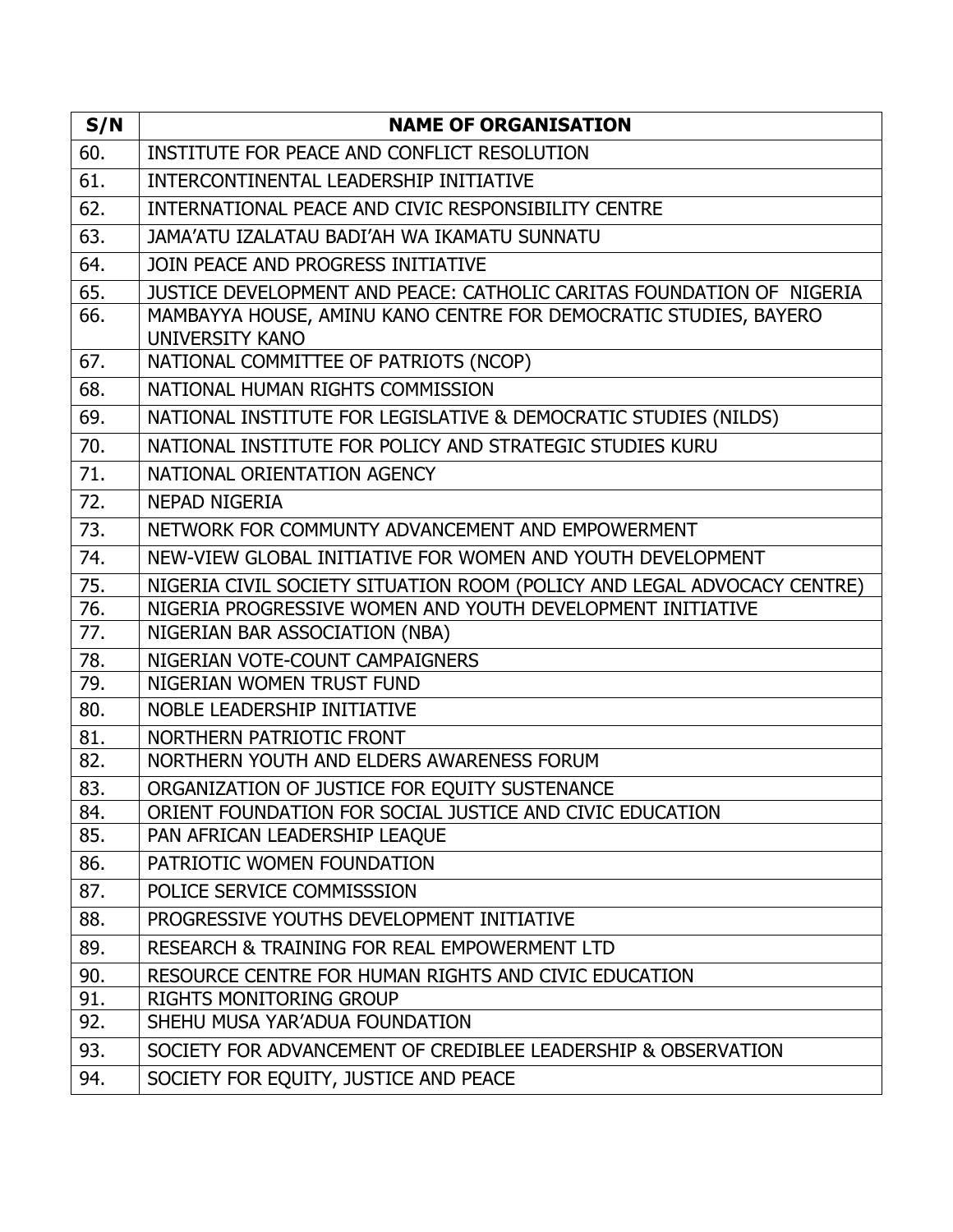| S/N  | <b>NAME OF ORGANISATION</b>                                    |
|------|----------------------------------------------------------------|
| 95.  | SOCIETY FOR THE PROTECTION OF HUMAN RIGHTS                     |
| 96.  | THE ADAOBI ENEMUOH INITIATIVE FOR DEVELOPMENT(A.K.A THE AID)   |
| 97.  | THE ALBINO FOUNDATION                                          |
| 98.  | THE INTERGRITY FRIENDS FOR TRUTH & PEACE INITIATIVE            |
| 99.  | THE ORDERLY SOCIETY TRUST                                      |
| 100. | TRANSITION MONITORING GROUP (TMG)                              |
| 101. | UNITED HUMAN RIGHTS AND PHILANTHROPY FOUNDATION INTERNATIONAL  |
| 102. | UNITED NIGERIA PEACE FOUNDATION                                |
| 103. | VALUE REORIENTATION & DEVELOPMENTAL INITIATIVE AFRICA          |
| 104. | VALUES REORIENTATION INITAITIVE AND ADVOCACY                   |
| 105. | WOMEN ADVOCATE RESEARCH AND DOCUMENTATION CENTRE (WDRDC)       |
| 106. | WOMEN ARISE FOR CHANGE INITIATIVE                              |
| 107. | WOMEN EMPOWERMENT FOR GLOBAL IMPACT INITIATIVE                 |
| 108. | WOMEN'S INTERNATIONAL LEAQUE FOR PEACE AND FREEDOM             |
| 109. | WOMENFEST FOR BETTER LIFE LIVING INITIATIVE                    |
| 110. | YIAGA AFRICA INTIATIVE                                         |
| 111. | YOUTH AND PUBLIC SAFETY AWARENESS INITIATIVE                   |
| 112. | YOUTH EDUCATION ON HUMAN RIGHTS AND CIVIC RESPONSIBLITIES      |
| 113. | YOUTH INITIATIVE FOR BETTER NIGERIA                            |
| 114. | YOUTH INITIATIVE FOR SOCIAL REFORM AND GOOD LEADERSHIP         |
| 115. | YOUTH INITIATIVE FOR SUSTAINABLE HUMAN DEVELOPMENT IN AFRICA   |
| 116. | YOUTHS ARISE FOR UNDILUTED LEADERSHIP & DEVELOPMENT INITIATIVE |

# **(B) FOREIGN OBSERVERS**

| S/N | <b>NAME OF ORGANISATION</b>                                    |
|-----|----------------------------------------------------------------|
| 1.  | AFRICAN BAR ASSOCIATION                                        |
| 2.  | AFRICAN PARLIAMENT OF THE CIVIL SOCIETY                        |
| 3.  | AFRICAN UNION (AU)                                             |
| 4.  | <b>BRITISH HIGH COMMISSION</b>                                 |
| 5.  | DEMOCRAT UNION OF AFRICA (DUA)                                 |
| 6.  | <b>ECOWAS</b>                                                  |
| 7.  | ELECTIONS CAMEROON (ELECAM) REPUBLIC OF CAMEROON               |
| 8.  | ELECTORAL INSTITUTE FOR SUSTAINABLE DEMOCRACY IN AFRICA (EISA) |